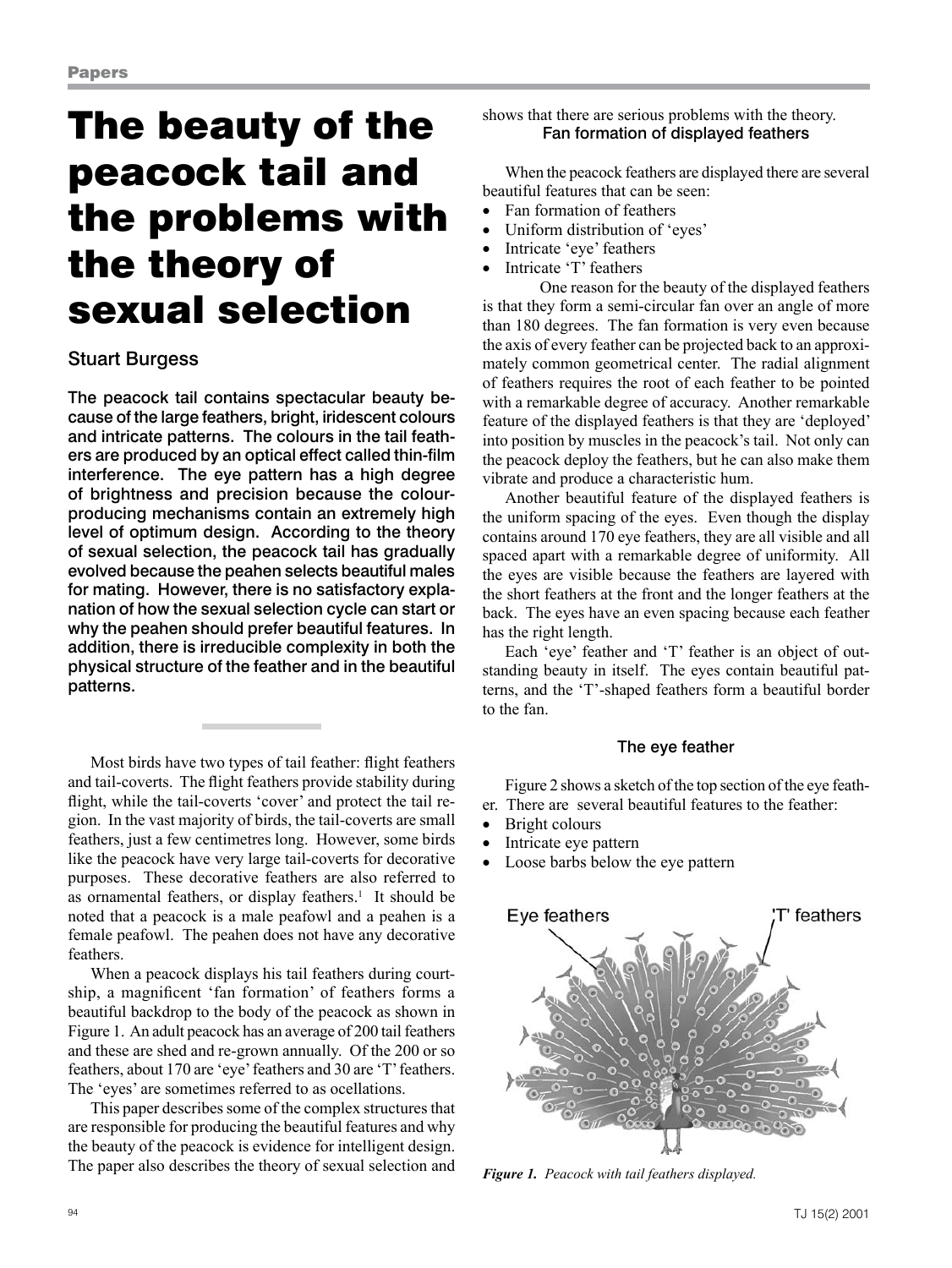- Absence of stem in the top half of eye pattern
- Narrow stem in the bottom half of eye pattern
- Brown coating of the stem near the eye pattern

The bright colours and intricate shapes of the eye pattern are the most striking aesthetic features. The loose barbs on the lower part of the feather are beautiful because they make a contrast with the neatness and precision of the barbs in the eye pattern.

The last three features in the list above are usually only noticed by very careful observers. However they represent important 'finishing touches' which make an important contribution to the beauty of the feather. The absence of a stem in the top half of the eye is an important detail because it prevents the pattern from being divided into two sections. The stem is not needed because the barbs fan out around the top of the feather. The narrowness of the stem in the bottom half of the eye pattern is important because this makes the stem fairly obscure. The stem can be narrow because it has a deep section in the area of the eye pattern. The brown coating of the stem in the area of the eye pattern is very important because the stem is a natural white colour and this would be too conspicuous for the eye pattern. It is interesting to note that the stem is white everywhere except local to the eye pattern. This strongly indicates that the brown coating near the eye pattern is a deliberate feature.

A large eye feather has been examined at Bristol University to determine the number and size of each part of the feather. The number and size of barbules was estimated by examining sample sections of barbs with a microscope. The data for the feather are summarized as follows:

| Length of feather                    | $= 1.3 m$             |
|--------------------------------------|-----------------------|
| Number of barbs                      | $= 290$               |
| Maximum length of barbs              | $= 200$ mm            |
| Average length of barbs              | $= 105$ mm            |
| Barbules per mm on one barb          | $=$ 32 (16 each side) |
| Length of barbules in eye pattern    | $= 0.8$ to 1 mm       |
| Length of barbules below eye pattern | $= 2$ to 3 mm         |
| Total number of barbules in feather  | $=$ nearly 1 million  |
|                                      |                       |

The results show that a large peacock tail feather is very large both in terms of size and number of barbules. The unique length and structure of the peacock display feathers is acknowledged by bird experts.<sup>1,2</sup>

#### The colours in the eye feather

The colours in the peacock tail are particularly beautiful because they are bright and iridescent. An iridescent colour is a colour that changes with the angle of view. The colours are not produced by pigments but by an optical effect called thin-film interference that takes place in the barbules.<sup>4</sup> In technical terms, the peacock has 'structural colours'.

In the eye pattern, the barbules appear bronze, blue, dark purple and green. Away from the eye region, the barbules are uniformly green. The colours in the eye feather can only



*Figure 2. Structure of the eye feather.*

be seen on the front surface of the feather because this is where the barbules are positioned. The back of the feather is uniformly brown because the barbs contain a brown pigment. To understand how thin-film interference is produced in the peacock tail, it is first necessary to understand the detailed structure of the feather.

## Structure of the barbules

The basic structure of the peacock tail feather in the eye region is shown in Figure 3(a). For comparison, the structure of a typical flight feather is shown in Figure 3(b). Like the flight feather, the peacock tail feather has a central stem with an array of barbs on each side. Also, individual barbs have an array of barbules on each side of the barb. Even though there is a basic similarity with a flight feather, the peacock tail feather has an unusual barbule structure. The barbules are like long flat ribbons that overlap to form a flat surface on top of the barbs. (Under a microscope the barbules are actually slightly curved and segmented and the surface has a bubbly appearance). In contrast, a flight feather has narrow barbules which do not cover the barbs. Other types of birds such as hummingbirds, pigeons and kingfishers have some patches of flat iridescent barbules, but the peacock has the largest iridescent barbules of any known bird.<sup>5</sup>

The colours of the barbules dominate the front face of the tail feather because they completely cover the barbs. The barbules are not very visible from the back of the feather because the barbs are quite close together.

#### Thin-film interference in the barbules

Thin-film interference can be produced in one or more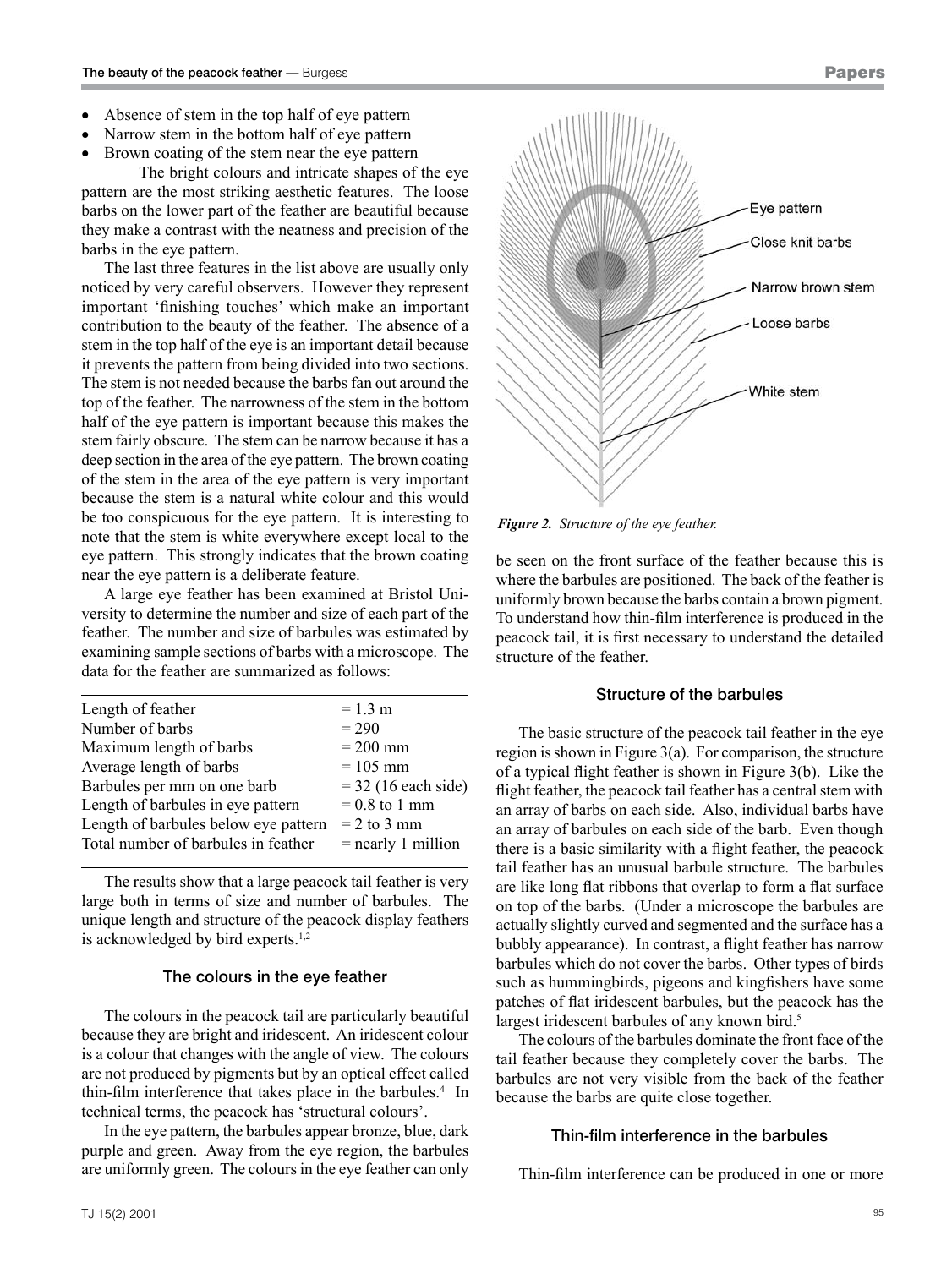

*Figure 3. Peacock barbules.*

layers of a very thin and transparent material. Usually the thin film is placed on a dark surface. The thickness of the transparent material must be close to the wavelengths of visible light. Visible colours have wavelengths between 0.4 and  $0.8 \mu$  and thin films typically have a thickness of between  $0.3$  and  $1.5 \mu$ . Another requirement for thin-film interference is that the thin film must have a refractive index that differs from air so that the light is retarded when it passes through the thin film. Thin-film interference commonly occurs in oil slicks on a wet road. The oil will often form a thin layer on the wet surface of the road or on the surface of a puddle, the thin-film producing blue and green colours.

In the case of the peacock, thin film interference takes place in three layers of keratin which cover the barbules as shown in Figure 4. Each barbule is about 60  $\mu$  wide and 5  $\mu$ thick.<sup>6</sup> The barbules have a foam core that is  $2 \mu$  thick and this is covered with three layers of keratin on each side, as shown in Figure 4. The keratin layers are very thin, being about  $0.4-0.5 \mu$  thick.<sup>7</sup>

The principle of thin-film interference in a single layer of keratin is shown in Figure 4. White light is reflected off the front and back surfaces of the thin film. The light which passes through the keratin is retarded and therefore when it emerges from the keratin, some of the colour components of white light are out of phase with the light-waves that were reflected from the front surface. When two wave trains of

the same colour are out of phase, destructive interference removes the colour. In the case of white light, the result of the interference is a reflected colour due to the remaining colour components of white light. In practice, interference occurs simultaneously in all three thin films.

The only pigment in the peacock tail is melanin, which gives the barbs a uniform brown colour. This provides a dark background colour for the thin-film interference in the keratin layers. The different colours in the eye pattern result from minute changes in the depth of thickness of the keratin layers.8 In order to produce a particular colour, the keratin thickness must be accurate to within about 0.05 um (one twenty thousandth of one millimetre!)

The barbules in the peacock feather contain a high degree of optimum design. The thickness of the keratin layers is optimal for producing the brightest thin-film colours. The dark brown background colouring is optimal because it prevents light shining through the back

of the feather. The three layers add to the brilliance of the colours in the feather by adding multiple components of light. The barbules are also slightly curved in the longitudinal direction.<sup>9</sup> This curvature causes a mingling of slightly different colours, which produces a softening of the colours seen in the keratin layers.<sup>9</sup>

### The eye pattern

The particular beauty of the eye pattern comes from the rounded shapes that have a high degree of resolution as shown in Figure 5. The 'pupil' of the eye is formed by a dark purple cardioid and the 'iris' is formed by a blue ellipsoid. These shapes are located within a pointed bronze ellipsoid that is surrounded by one or two green fringes.

A very important feature of the eye pattern is that it is a **digital** pattern which is formed by the combined effect of many thousands of individual barbules. Some patterns in nature are formed by natural growth mechanisms, as with the spiral shape of the nautilus shell. However, the eye pattern in the peacock tail requires the precise co-ordination of independent barbs and this cannot be achieved by a simple growth mechanism. Barbules on adjacent barbs coordinate perfectly with each other to produce the eye pattern.



*Figure 4. Cross-section of peacock barbule.*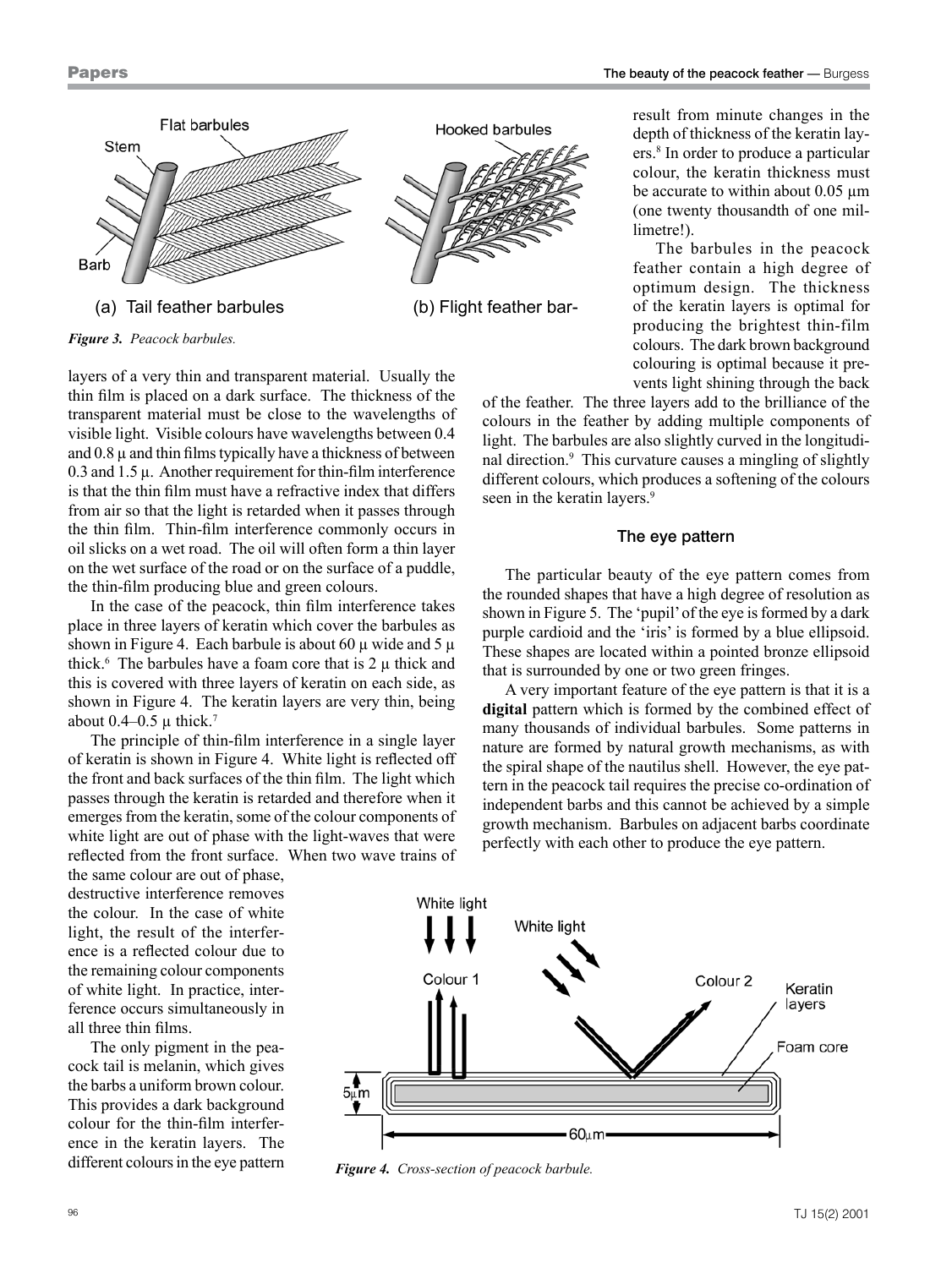The spacing of colours on each barb must be specified by instructions in the genetic code. To specify the pattern, there must be timing or positional instructions in the DNA which causes the right thickness of keratin to be grown on the right barbule and on the right barb. To help appreciate the precise nature of the information in the genetic code, it is helpful to consider the mathematical complexity involved in calculating the required spacing of colours on each barb.

## Required colour spacing on barbs

Figure 6 shows the colour spacing on a single barb. Along the first part of barb '*n*', the thickness of the keratin films on the barbules gives a bronze colour. Then an abrupt and minute change in thickness of the keratin films produces a blue colour. Another abrupt and minute change in thickness of the keratin films so produces a bronze colour. The abrupt nature of the changes in thickness is important because if the changes were gradual then there would be a gradual change in colour.<sup>10</sup> The abrupt changes in thickness of keratin along a

barb are an amazing feature because it involves sudden and precise changes in the dimensions of the barbule. Even more amazingly, along the length of the barb the thickness of the keratin does not continually get thicker and thicker (or thinner and thinner) but it involves both increases and decreases in thickness.

The required length of the colour sections on each barb can be determined mathematically by finding the points where the barbs intersect with the curves as shown in Figure 6. For example, to find the positions of the points  $B_n$  and  $C_n$ the following procedure can be followed. Firstly the equation for the ellipsoid (conic function) can be written as:

$$
\frac{x^2}{a^2} + \frac{y^2}{b^2} = 1
$$
  
(1)

Then the equation for the straight line of barb *n* can be written as:

$$
y = c_n x + d_n
$$
  
(2)

By taking the equation for the ellipsoid (1) and substituting it into the equation for a straight line (2) and eliminating *y* we get an equation for *x* as follows:



*Figure 5. Mathematical curves in the eye pattern.*

$$
x^{2}\sqrt{\frac{1}{N}} + \frac{c_{n}^{2}}{b^{2}}\sqrt{\frac{1}{N}}x\sqrt{\frac{c_{n}^{2}c_{n}}{b^{2}}}\sqrt{\frac{1}{N}} - 1\sqrt{\frac{1}{N}} = 0
$$
\n(3)

This equation can be solved as a quadratic to get two solutions for *x*, the two intersection points  $x_{B(n)}$  and  $x_{C(n)}$ . The *y* co-ordinates of these points then can be found from either (1) or (2). Then, the length of the first section of bronze colour on barb *n* can be found by geometry:

$$
L_{A}\text{a}f_{B}\text{a}f=\mathbf{C}_{B}^{2}\text{a}f+y_{B}^{2}\text{a}f^{\frac{1}{2}}\tag{4}
$$

A similar procedure can be used for the intersection points on the cardioid shape and the outer green fringes. For each barb there are on average about four points at which colour changes and so there are on average four positions to calculate. Since there are around 50 barbs on each side of the pattern and since every one of these barbs has a unique spacing of colour, it is necessary to calculate 200 intersection points in order to construct the whole eye pattern.

### 'T' border feathers

The long 'T' border feathers provide a beautiful border to the tail feathers because they form an inverse shape to the peacock eye as shown in Figure 7. An inverse shape is beautiful because the inside profile of the T feather follows the outline of the eye pattern. The T feathers often form an 'ogee' curve on each side of the feather as shown in Figure 7. An ogee curve is beautiful because it is both concave and convex. For this reason, ogee curves are used in architecture in structures such as arches. The formation of an ogee curve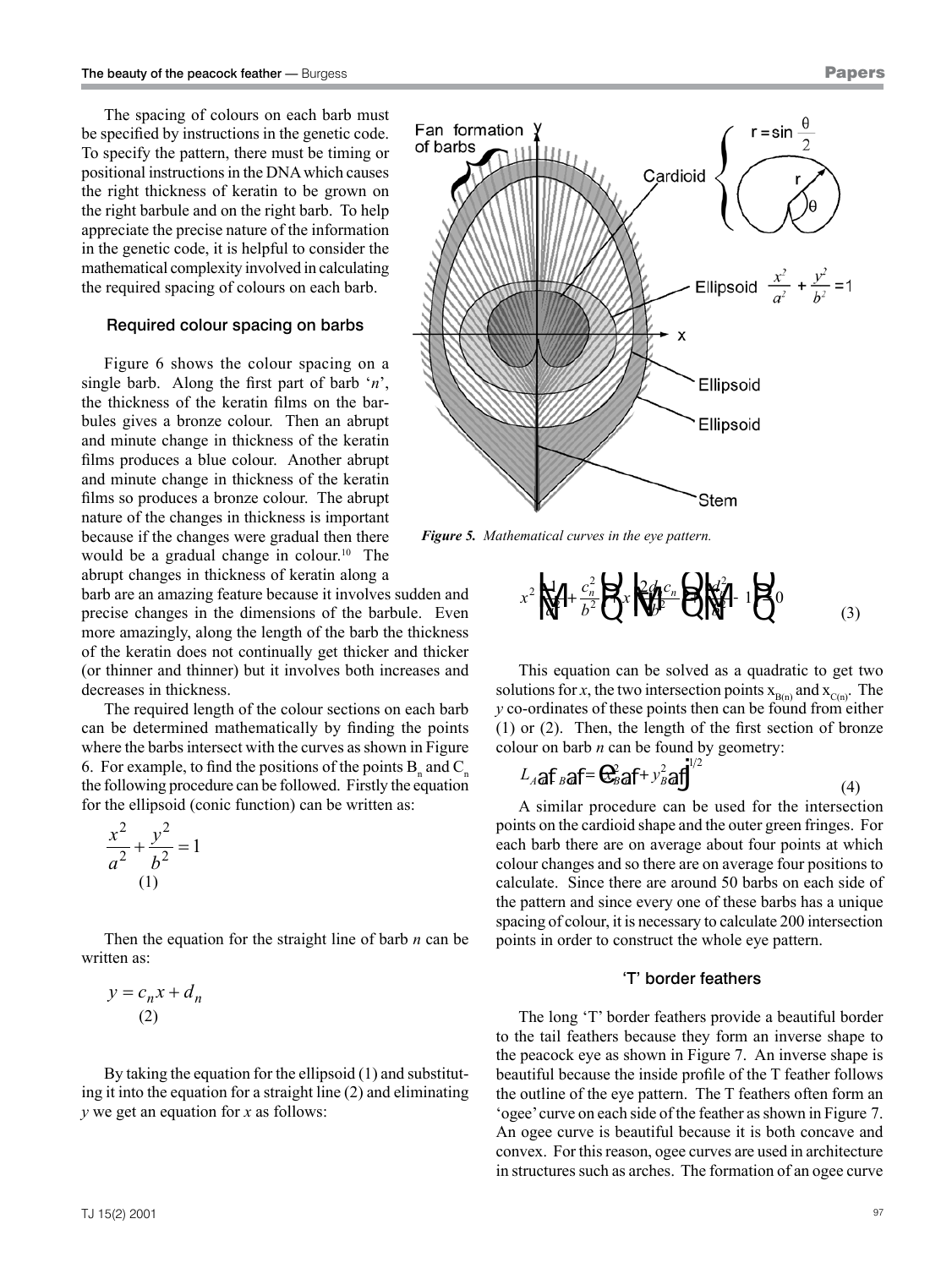

*Figure 6. Intersection points on barbs.*

from individual barbs is yet another remarkable feature of the peacock tail. Each barb at the end of the T feather has a unique length and curvature and all the barbs co-ordinate exactly with each other to form the curved T.

#### Information content in the genetic code

Every detail in the peacock tail must be defined by genes in the genetic code of the peafowl. Since the tail feathers have very complicated structures and colour-producing mechanisms, there must be a large amount of design information in the genetic code.

It is difficult to determine how many genes would be required to specify the aesthetic features of a peacock tail feather because it is not known how the tail feather grows. However, a conservative estimate can be made by assuming that each separate aesthetic feature is specified by one gene. By assuming that each colour and each shape within the eye pattern represents a separate feature, and taking into account the other features discussed in this paper, the total number of aesthetic features in a single feather comes to about 20. Therefore an estimated 20 genes are required for the peacock tail. This may be a very conservative estimate. In particular, it may be that many genes are required to produce each shape in the eye pattern since the eye pattern is formed from the coordinated arrangement of over 100 barbs. In addition, the fanning-out of barbs in the top of the feather, where there is no stem, is a complex feature that may well need several controlling genes.

Even if only 20 genes are required to specify the beautiful features of the peacock tail, this still amounts to a lot of genetic information. A gene typically consists of 1,000 chemical units of information (base pairs). Therefore, 20 genes would contain many thousands of chemical units of information. According to evolutionists, all of this information has appeared gradually by genetic mistakes and by sexual selection.

### The theory of sexual selection

The theory of sexual selection was first proposed by Charles Darwin in *The Descent of Man*. <sup>11</sup> Even though this theory has always been controversial, most evolutionists now believe that it can explain how beautiful features could evolve from nothing.12

According to sexual selection, a female can have a preference for a mate with a feature such as a long tail. Over a long period of time,

sexual selection is believed to be able to develop a particular feature to a great extent.For selection to work, a number of things are thought to be typically required. Firstly, the male must have an aesthetic feature. Secondly, the female must have a preference for that particular aesthetic feature. Thirdly, the female must be able to have the opportunity to view a number of different males before mating. Fourthly, the female must be able to have some control over which male mates with her.

Sexual selection is a circular process based on a particular fashion. When females have a preference for a long tail, the selection of a male with a long tail is an advantage because the male offspring will have long tails and therefore be more successful at mating. A key aspect of sexual selection is that 'fitness' is not measured in ability to escape from predators but in ability to produce offspring. Evolutionists fully recognize that sexual selection would often produce features that reduce the ability to escape from predators because aesthetic features often make a creature more conspicuous and slower. However, if females prefer beautiful males for mating, then the advantage of beauty can outweigh the advantages of camouflage and maneuverability. According to the theory of sexual selection, ornamental features will develop to the point at which the disadvantages of being caught by a predator outweigh the advantages of being selected by a female.<sup>13</sup>

Evolutionists recognize that a female such as a peahen does not have aesthetic appreciation and that the preference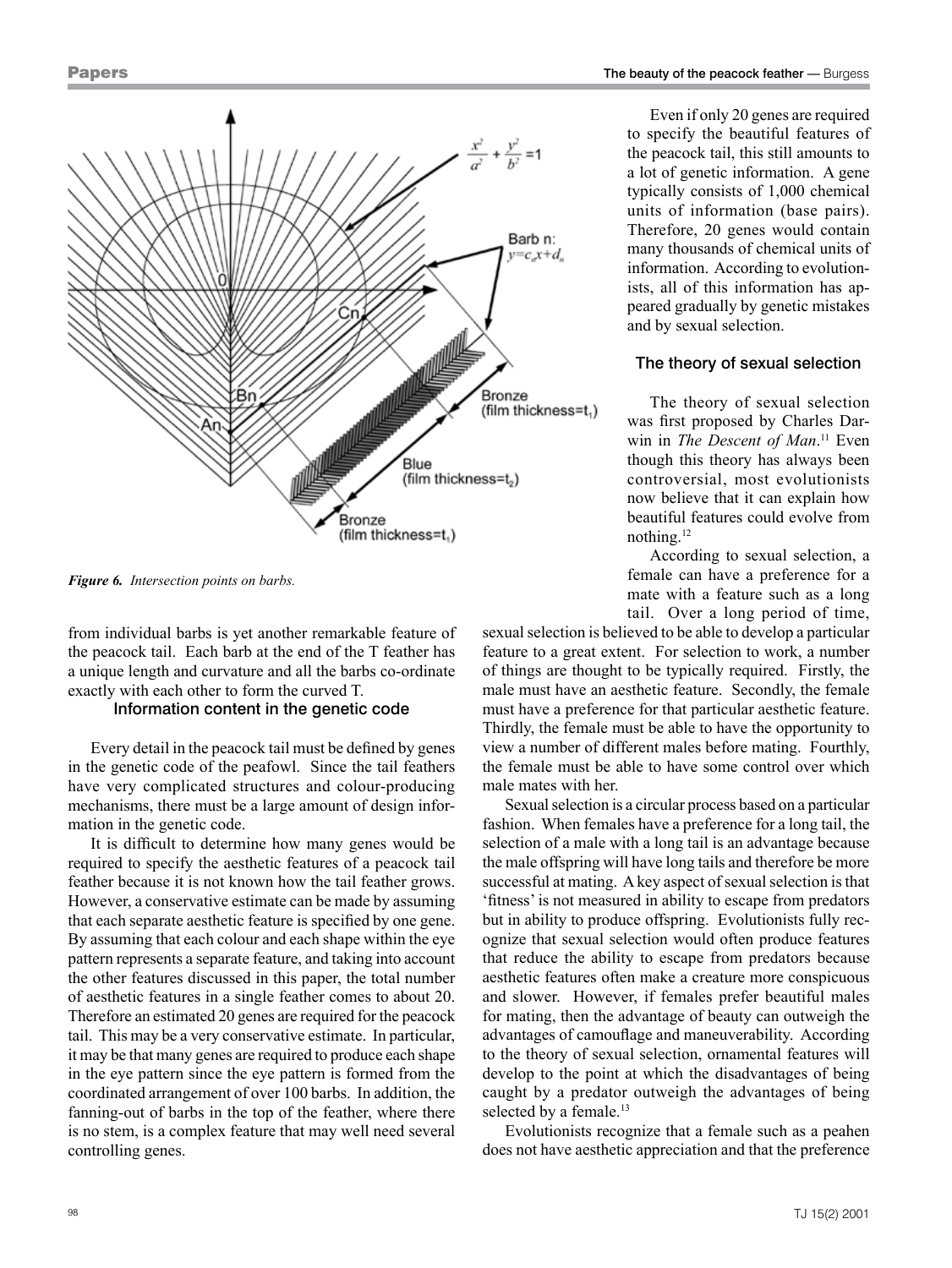of the female is based on an instinctive response. In addition, it is recognized that the instinctive response needs to be specified by one or more genes in the genetic code<sup>14</sup> called preference genes.

## Do the peacock tail feathers play a role in the courtship ritual?

There is no doubt that the peacock tail feathers do play a role in the courtship ritual of peafowl. Many creatures have a courtship ritual that acts as a cue for mating. In the case of the peafowl, the peacock shows his intention to the peahen by displaying his feathers. However, even though the display feathers have a role in the courtship ritual, this does not necessarily mean that the female is 'attracted' to the feathers. When the peahen observes the feathers of the peacock, it may be that her only reaction is to understand that the peacock is ready for mating.

Of course, the beauty of the peacock tail display is vastly beyond what is required to make a cue for the peahen. However, it is the Creator's prerogative to design a cue that is vastly more complicated than what is required. One could argue that the courtship ritual is an appropriate place to install great beauty because courtship is a beautiful process in itself.

## Do preference genes exist in the peahen?

Biologists have carried out studies on the behavior of peafowl during courtship to try to determine if the peahen is really attracted to particular features of the peacock. One study has revealed that peahens do recognize obvious features in the peacock such as the number of eye feathers.<sup>15</sup> The results of this study indicated that the peahen prefers males with a greater number of eyes. However, other studies have indicated that the peahen has little or no interest in the appearance of the peacock.<sup>16</sup> There is no evidence that peahens can recognize subtle aesthetic features.

If there is a preference gene for aesthetic features, this

does not prove that the sexual selection theory is true. The reason for this is that the Creator may have installed a preference gene as a means of 'maintaining' beautiful features. Beauty generally gives a disadvantage in terms of escaping from predators. If a peacock lost its colours due to a gene mutation, it would suddenly find itself more protected from predators. This is an example of where a loss of information could be a great advantage in terms of survival. Therefore, it is conceivable that the Creator would deliberately create preference genes for prominent aesthetic features such as colour.

Even in the case of subtle aesthetic features, it is conceivable that the Creator may have created preference genes in order to root out genetic mistakes. However, there would be less selective pressure for subtle features to be lost since they do not affect the ability of the peacock to escape from predators.

At present, there is no conclusive evidence about the existence of preference genes. Future experiments in this area should be very interesting, especially if a preference gene could be directly identified in the genetic code. It is possible, though, that the peahen does have preference genes for obvious features like colour. However, it is unlikely that preference genes exist for subtle features like the brown coating of the stem near the eye pattern.

# Problems with the theory of sexual selection

If future experiments show that there are no preference genes in the peahen, then the theory of sexual selection would absolutely collapse. However, even if future studies do reveal a preference gene for obvious aesthetic features, there are still some very serious problems with the theory of sexual selection. Five of the problems are:

# *(i) Why should the female select a 'beautiful' feature?*

Ogee curve (convex-concave)

*Figure 7. The 'T' feathers and 'eye' feathers.* that females always prefer beau-

ence, that preference becomes self-perpetuating.<sup>14</sup> However, there is no reason a fashion should always be a 'beautiful' fashion. According to evolution, preference genes appear by totally random processes and therefore there could be a fashion for all kinds of features including ugly features. In reality, where males have decorative features, such as the birds of paradise and the peafowl, it is clear that every aesthetic feature contains a very high degree of aesthetic merit.

When females have a prefer-

To overcome the problem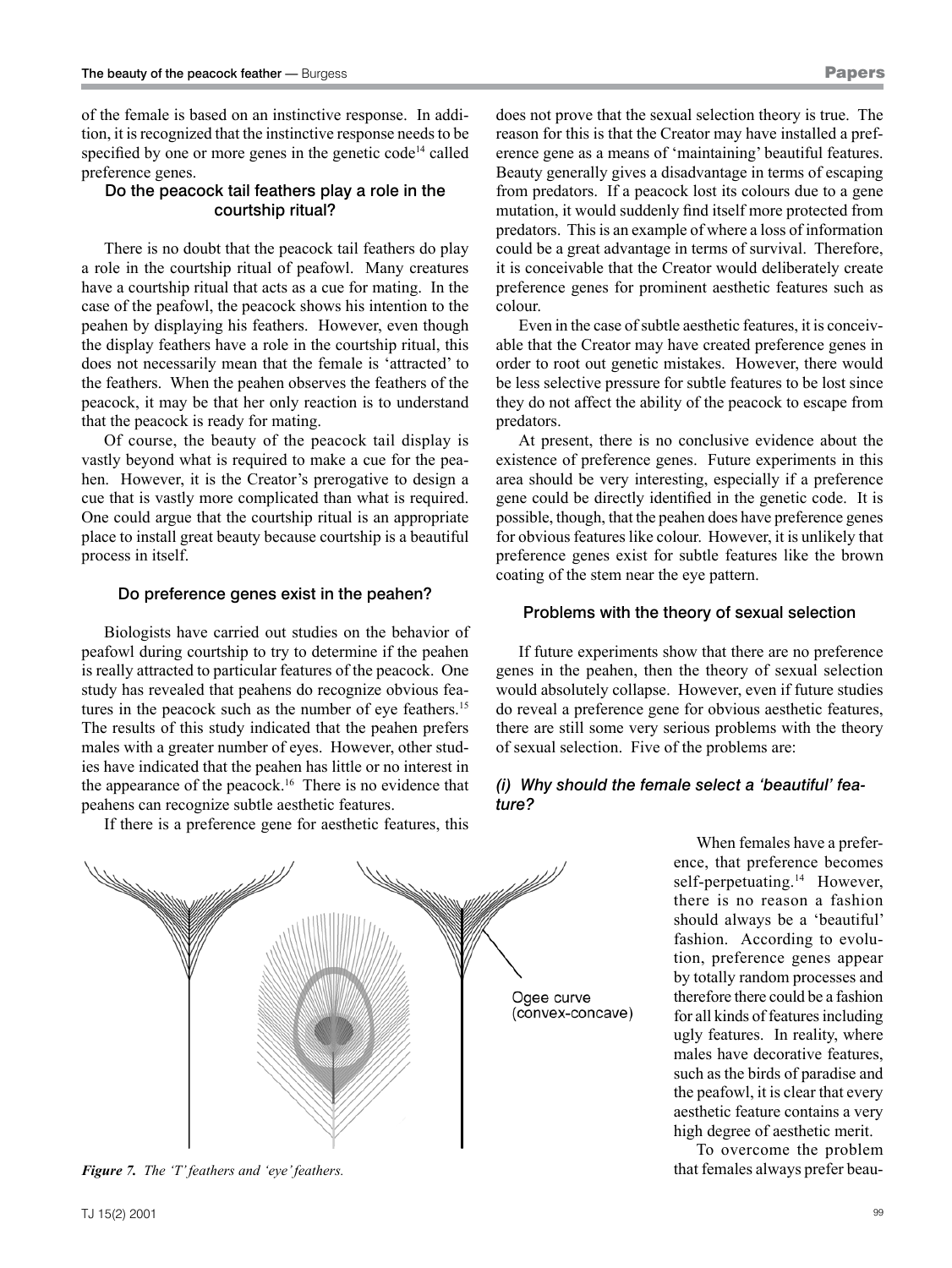tiful features, evolutionists have proposed the 'good genes' theory that proposes that beauty is directly related to health and fitness.17 However, the decorative features found in nature are so overwhelmingly beautiful that it would require an extremely strong correlation between beauty and health and there is no evidence for such a strong correlation.

# *(ii) How can the sexual selection cycle start by chance?*

Another big problem with the theory of sexual selection is the question of how the sexual selection cycle can start by chance. The cycle cannot start until there is both a trait gene *and* a preference gene. Therefore for a sexual selection cycle to get started there must be the appearance of two new genes in the DNA. Since genes contain complex information and since the preference gene and trait gene are useless on their own, it must be concluded that sexual selection could never spontaneously commence on the basis of incremental changes to the DNA.

To overcome the problem of the simultaneous appearance of two new genes, evolutionists have proposed that the two genes appear at different places and different times in the following way.<sup>18</sup> First, a female spontaneously produces a preference gene for a male with, say, a long tail. This gene lies dormant for perhaps many generations without any opportunity to be expressed. Then one day, a male spontaneously generates a gene which produces a longer tail. The female then selects that male and some of their offspring have both the trait gene and the preference gene. Therefore, the cycle is in place and ready to develop and perpetuate long tails.

At first, this scenario may seem plausible. However, it still relies on simultaneous chance events. Firstly, there must be a preference gene that **matches** a trait gene. Secondly, there must be a chance meeting between the right female and male. The first gene to arise also has to survive genetic drift until the male gene arises. Therefore, even with the scenario given by the evolutionists, it is clear that the sexual selection cycle is extremely unlikely to get started.

# *(iii) How can multiple aesthetic features start by chance?*

The starting of one sexual selection cycle is difficult to explain by chance. However, when a creature contains many separate aesthetic features, the problem becomes even more pronounced because many cycles must be started. In the case of the peacock, there are many aesthetic features in the tail. In addition, the peacock also has several aesthetic features in the rest of its body. For example, it has a bright blue neck, patterns around the eyes, a crown on the head and speckled contour feathers. This array of features would probably require many sets of preference genes and trait genes.

## *(iv) How can the female appreciate subtle features?*

It may well be possible that a peahen has a preference for obvious features such as a long tail. However, there are some extremely subtle features in the peacock which are not easy to recognize. These subtle features include an absence of a stem in the upper part of the eye pattern, the brown colouring of the stem near to the eye pattern and the intricate shape of the 'T' feathers. It may be reasonable to argue that a peahen could recognize whether a peacock had lost its eye feathers or T feathers. However, to discern subtle changes in these feathers would require tremendously detailed observation.

The above features are so subtle that many people do not notice them. In addition, it is necessary to get quite close to the feather to recognize such features. Since peahens to do not undertake close visual inspections of the peacock, they would have to have a much better eye for detail than a human being in order to recognize the subtle features of the peacock tail.

Darwin himself recognized the problem of subtle aesthetic features. Darwin said, 'Many will declare that it is utterly incredible that a female bird should be able to appreciate fine shading and exquisite patterns. It is undoubtedly a marvellous fact that she should possess this almost human degree of taste'.19 What is really incredible is that evolutionists really believe that a peahen is able to recognize fine shading and exquisite patterns. There is no evidence that the peahen can recognize such subtle aesthetic features.

# *(v) Some features contain irreducible mechanisms*

Some of the structures that produce the aesthetic features in the peacock tail are irreducible. This means that they require several features to be simultaneously present in order for the structure to function. One example of an irreducible structure is the thin-film interference. Thin-film interference in a feather requires all of the following features to be simultaneously present:

- 1. Flat barbule(s)
- 2. Keratin layer(s)
- 3. Correct thickness of keratin layer(s)

Since evolution is supposed to work by changing one parameter at a time, thin-film interference cannot be produced by a process of evolution. For example, if there was a random gene mutation that suddenly caused a barbule to become flat, this change would not be enough to cause thin-film interference. Even if a barbule were to become flat and acquire a layer of keratin, this would still not produce a thin-film colour unless the keratin was the right thickness.

Getting the right thickness of keratin by chance is very difficult because the keratin thickness has to be within a very narrow range for thin-film interference to work. For thinfilm interference to work, the thickness of keratin normally has to be within a range of 0.4–1.5  $\mu$ . However, keratin can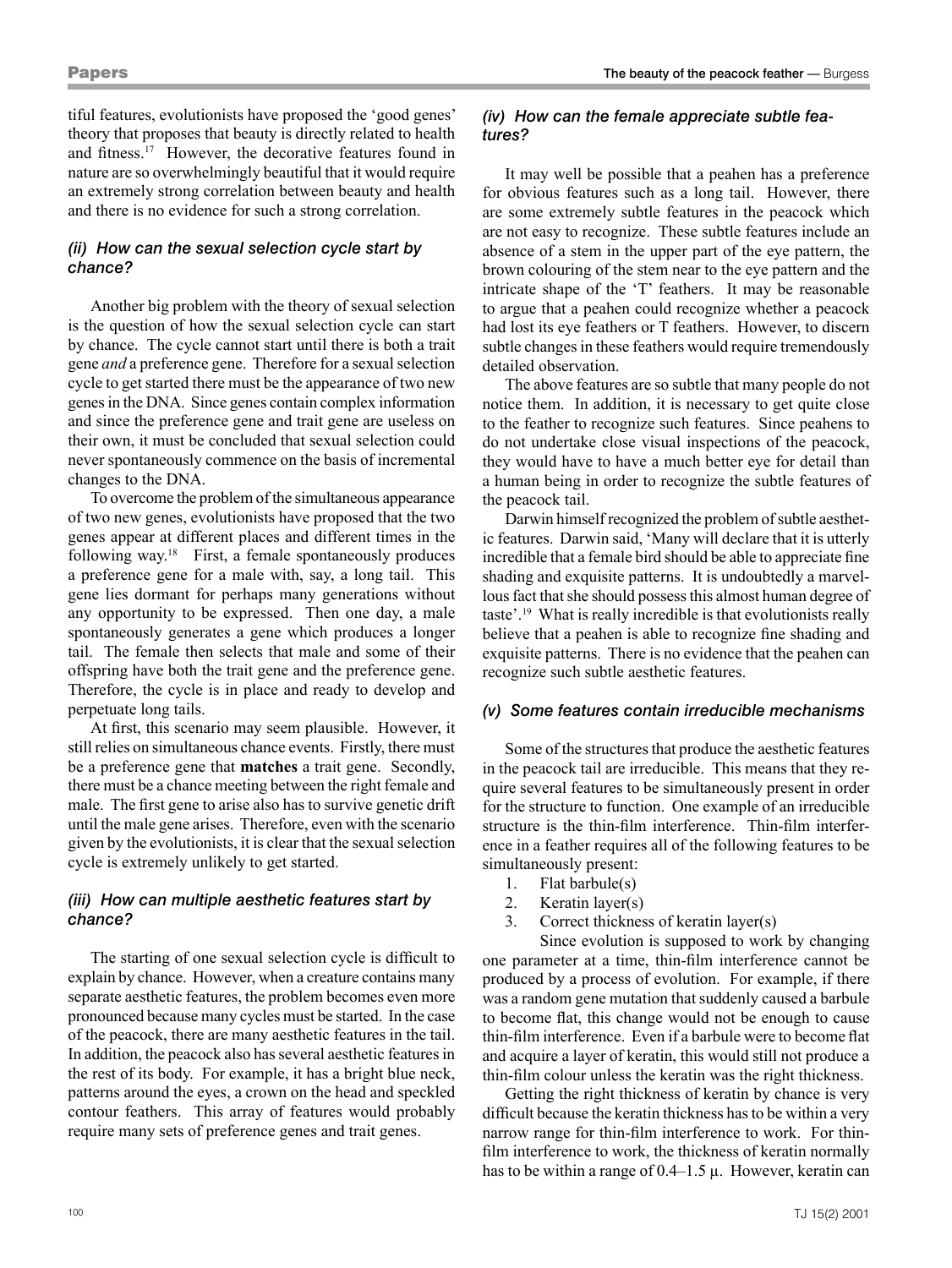be formed in thicknesses from  $0.2 \mu$  up to 1 mm. For example, nails and feather stems have keratin with a thickness of around 1 mm. If one considers 1,000 different layers of keratin which all have a different thickness ranging from 1  $\mu$ , 2  $\mu$ , 3  $\mu$ , etc., all the way to 1,000  $\mu$  (1 mm), only one or two out of the thousand thicknesses would produce thin-film interference. Therefore, it is inconceivable that a peacock could acquire a flat barbule and exactly the right thickness of keratin simultaneously. The only way to produce iridescent feathers is to make a fully functioning flat thin-film barbule from the beginning.

The fact that thin-film interference is a delicate and sophisticated mechanism is fully acknowledged by evolutionists. For example, Mason says the following:

'The theory of thin films as the cause of iridescence, although it fits all the observed facts, cannot but inspire one to marvel at the perfection of nature's method of producing these colours with such uniformity through successive generations, especially when a slight general variation in thickness of the films of the feathers of a bird, such as a peacock, would be enough to alter its coloration completely.'20

This is an important quote because Mason's studies on the colour of peacock feathers are referred to by most modern texts on bird coloration. Notice how the author refers to the 'perfection of nature's method', and marvels at how the thin-film is maintained in successive generations. If it is hard to understand how the peacock 'maintains' its delicate structures through successive generations then how does the evolutionist explain how it could have evolved in the first place?

## *(vi) Some features contain irreducible beauty*

According to evolution, a complex pattern like the eye pattern in the peacock's feather has evolved by the accumulation of hundreds of genetic mistakes occurring over vast periods of time. However, patterns like the blue ellipsoid in the eye are irreducible, i.e. they require several features to be simultaneously present in order for there to be a clear pattern. If only one barb in a peacock tail feather was to have a patch of blue colour this would not produce a beautiful pattern. Such a random change would arguably cause the peahen to deselect, not select the pattern. Since evolution requires every step change to have a selective advantage, the eye pattern cannot evolve but must be designed complete from the beginning.

## Alternative theories for the existence of beauty

The difficulties with the theory of sexual selection have led some evolutionists to develop alternative theories for the origin of beauty. The existence of these alternative theories suggests that the theory of sexual selection is not sound. The main alternative theories are:

## *(i) Male pecking order*

Some evolutionists believe that males like the peacock compete with other males in order to win a privilege of mating with a female.<sup>21</sup> It is believed that the competition can be based on the beauty of a display. The idea is that the male with the most impressive display frightens the other males into submission. A major problem with this theory is that it cannot explain why there should be subtle aesthetic features.

# *(ii) Camouflage*

Some evolutionists claim that the peacock tail gives a camouflage advantage.22 The reason they believe that camouflage plays a role is that the peacock train (i.e. undeployed tail feathers) is mostly green and supposedly provides camouflage when it hides in trees. However, the theory of camouflage also has serious problems. Firstly, the tail makes the peacock more conspicuous on the ground, which is arguably where the greatest danger is to be found. Secondly, camouflage does not explain how the subtle eye patterns could have evolved. Thirdly, if the function of camouflage were really effective then the peahen should also have such a tail.

## *(iii) Recognition*

Some evolutionists believe that the colour and pattern of the peacock tail has the sole function of making the peacock recognizable to the peahen.23 However, this theory cannot begin to explain the origin of the subtle aesthetic features of the peacock.

#### Added beauty

The beauty of the peacock tail can be termed 'added beauty' because it appears to be surplus to that necessary to survive. In other words, the beauty of the peacock tail is not a by-product of the function of the tail. Added beauty can be a powerful evidence of design because it is a common hallmark of an intelligent designer. The hallmark of added beauty can be seen in all kinds of human design. For example, an architect often adds decorative features to the different parts of a building. The adding of beauty to a column is illustrated in Figure 8, which compares a classical column with a plain functional cylinder. The decorative features of the classical column have the sole function of providing a beautiful spectacle. But they also present evidence that an intelligent designer has designed the column. So also the added beauty of a peacock tail reveals an intelligent designer.

Most evolutionists accept that creatures like the peacock have added beauty. This is why the peacock tail feathers are referred to as decorative feathers in standard biology textbooks. Darwin said this about beauty in nature: 'A great number of male animals … have been rendered beautiful for